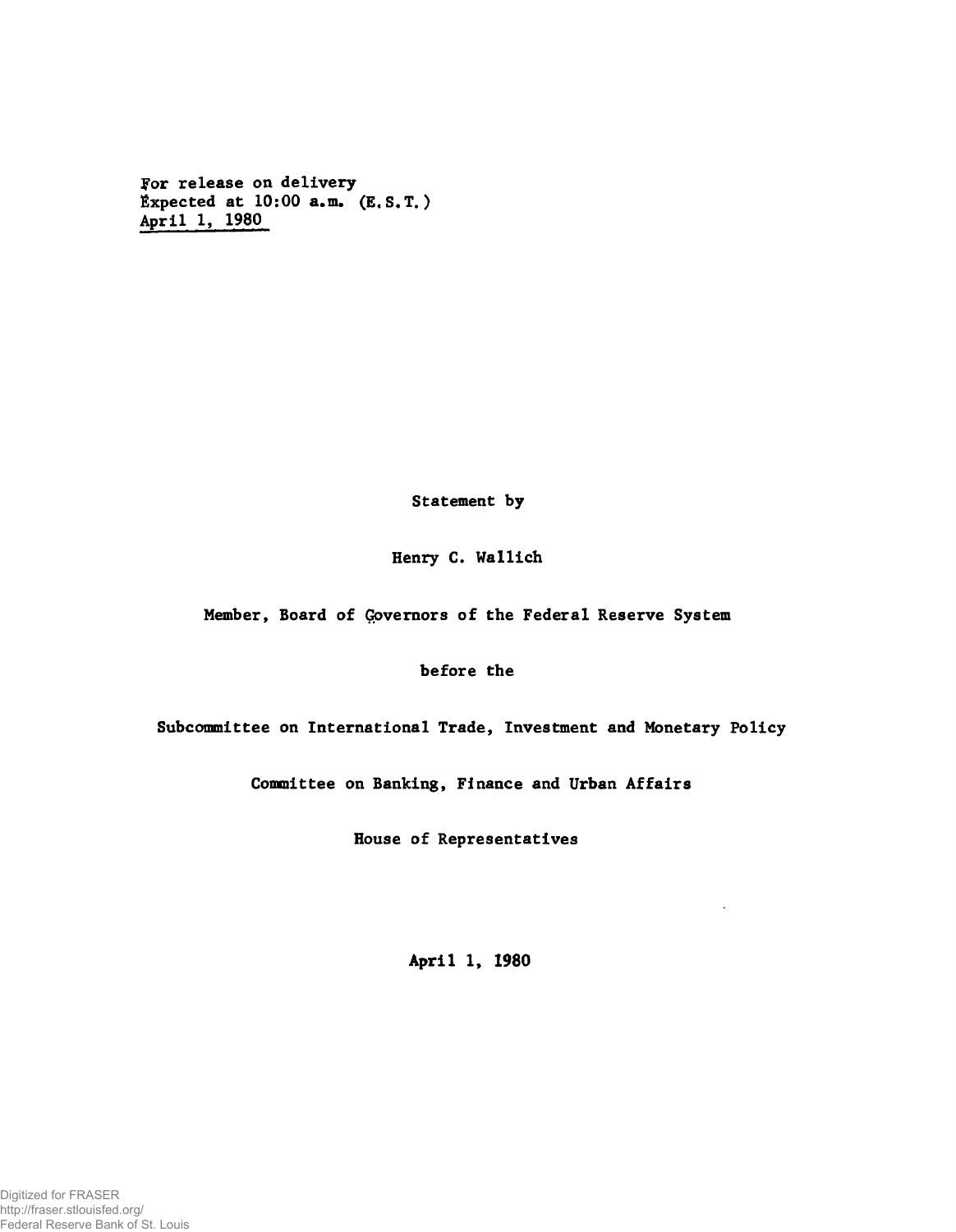It is my pleasure to appear before this Subcommittee to discuss the important issue of recycling the OPEC surplus, its relationship to bank lending to developing countries, and the need for an increase in IMF quotas.

The letter from the Chairman of the Subcommittee inviting the Board to testify has accurately pointed to the dilemma facing the international financial system: a high level of lending by banks to developing countries could lead to excessive risk concentrations at banks, while on the other hand a low level of lending by banks may make it difficult for these countries to finance their anticipated current-account deficits. The latter situation would jeopardize the development objectives of many developing countries since these countries on balance need to import capital to supplement their domestic savings. Moreover, a lack of adequate financing flows would lead to excessively restrictive policies by developing countries to deal with external imbalances, with potential adverse effects on the United States and on other industrial economies.

The Federal Reserve has been conscious of the need to avoid excessive lending as well as the need to avoid a sharp curtailment of lending by U.S. banks. In cooperation with the other supervisory agencies we have designed our examination procedures in a manner that would allow bank participation in the recycling process, while guarding against excessive exposure by individual banks to individual countries. The new examination procedures are being implemented by the three federal regulatory agencies.

The Federal Reserve Board also strongly supports increasing the U.S. quota in the IMF, as I stated in my testimony of March 17 before the Senate Foreign Relations Committee on this legislation. With your permission, I would like to submit that testimony for the record.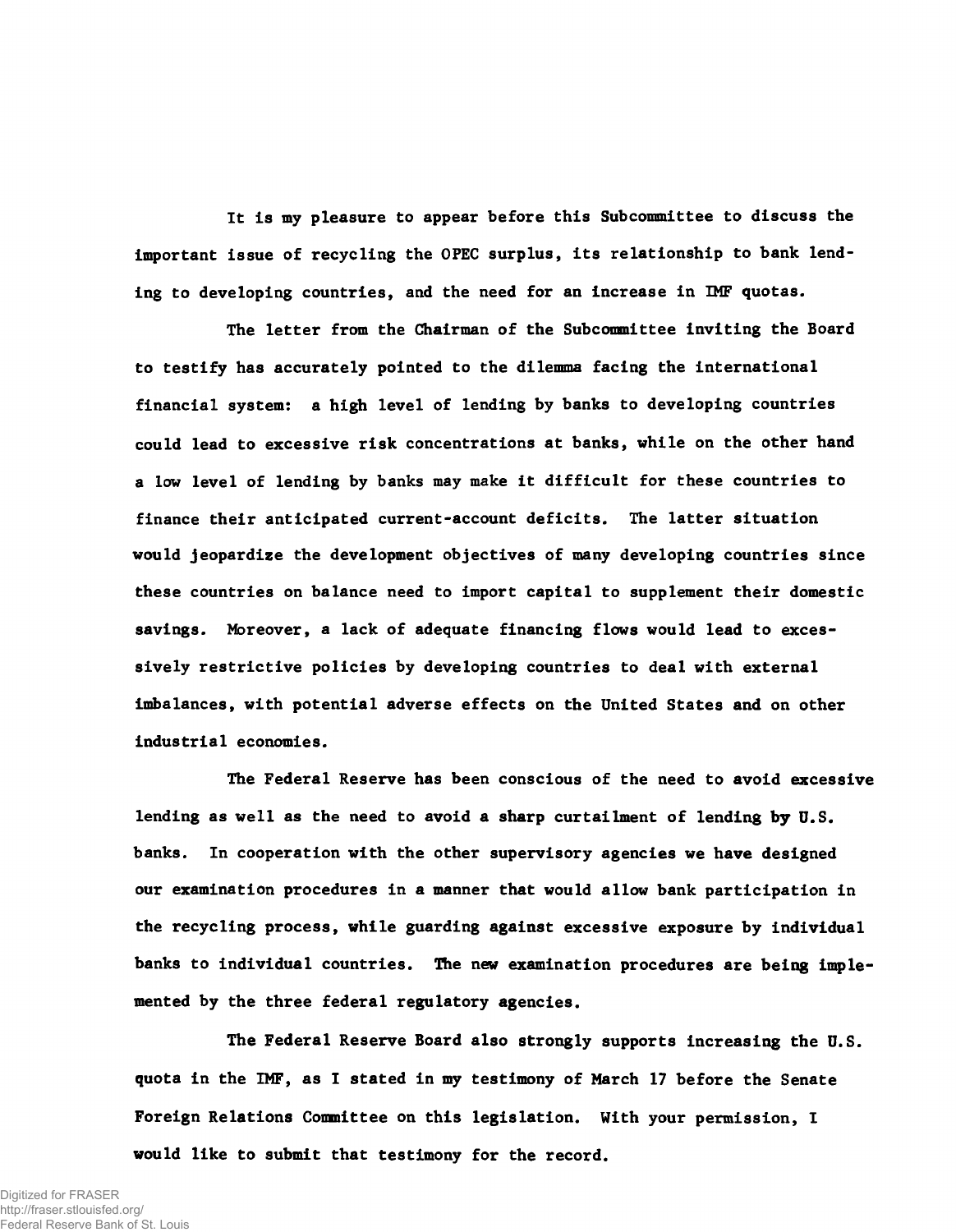In connection with today's testimony, I would like to provide the Subcommittee with some statistical material on the general problem of bank lending and recycling which was included in Chairman Volcker's speech of March 1.

The Subcommittee's letter of invitation requested comment on the factors that might constrain the role of banks in lending to daveloping countries in the future, relative to the role these institutions played in the past several years. Between the end of 1974 and the end of 1979, outstanding claims of banks from all countries on non-oil developing countries increased on average about \$20 billion per year. During this same five-year period, the average annual current-account deficit of the developing countries was about \$26 billion, and these countries on balance added \$8-10 billion per year to their international reserves. Subtracting bank borrowings used to finance reserve increases from total net borrowing from banks, it appears that over the last five years net borrowings from banks have financed on the order of about one-half of the aggregate current-account deficit of the non-oil developing countries.

The extent of new bank lending to developing countries or any other borrower is determined by the interaction of three variables: yield, risks, and concentration of credits to a borrower in the banks' portfolios. A higher yield, within limits, can compensate for a slightly higher risk. In my view, the risk premia implicit in country lending have in recent years, not been adequate. Additionally, however, as the concentration of credits to individual borrowers or borrowing countries increases in relation to a bank's total portfolio or capital, a prudent well-managed bank will demand a greater spread for a given level of risk, before it adds more of such credits to its portfolio.

**- 2 -**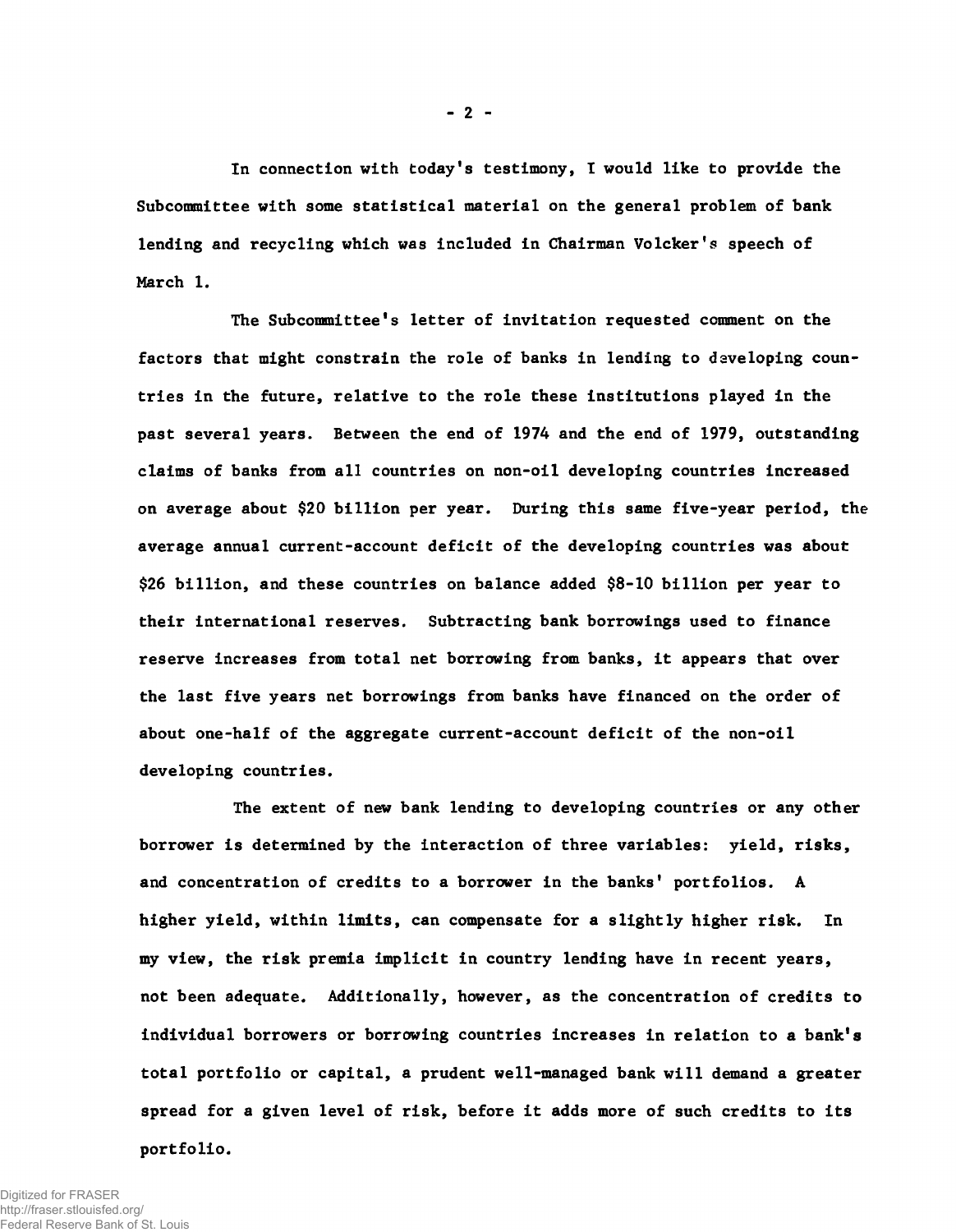With respect to U.S. banks, in the 1974-76 period the returns on lending to developing countries were quite high relative to the risks, and U.S. banks expanded their outstanding claims on developing countries as a proportion of their total assets. In the past two years, however, U.S. bank lending to these countries appears to have been effectively constrained by the very low yields on new credits that barely compensated banks for the costs of making and servicing the loans, much less for any risks of adding new credits to their portfolios. Thus, between 1976 and 1979, U.S. banks were less active in lending to these countries and the ratio of their claims on developing countries to their total assets actually declined slightly.

The experience of foreign banks have been somewhat different. Foreign banks, in general, have lower levels of concentration in lending to developing countries, and, in many cases, lower capital-to-asset ratios. These banks have been willing to continue to expand their lending to developing countries relative to their assets despite the seemingly low returns because of their lower concentrations and because their lower capital-to-asset ratios allowed them to earn a higher return on capital for any given margin between their funding costs and the yield on the loans.

The rapid expansion in lending by foreign banks has caused some concern among foreign regulatory authorities. The German and British authorities have begun to require their banks to maintain detailed records on a consolidated basis including, as a minimum, lending by their head offices and foreign branches. Since last fall Japanese banks have been constrained by a request from the Ministry of Finance to limit their international lending.

Looking to the future, lending by U.S. and foreign banks will depend primarily on the extent to which spreads and fees on these loans

**- 3 -**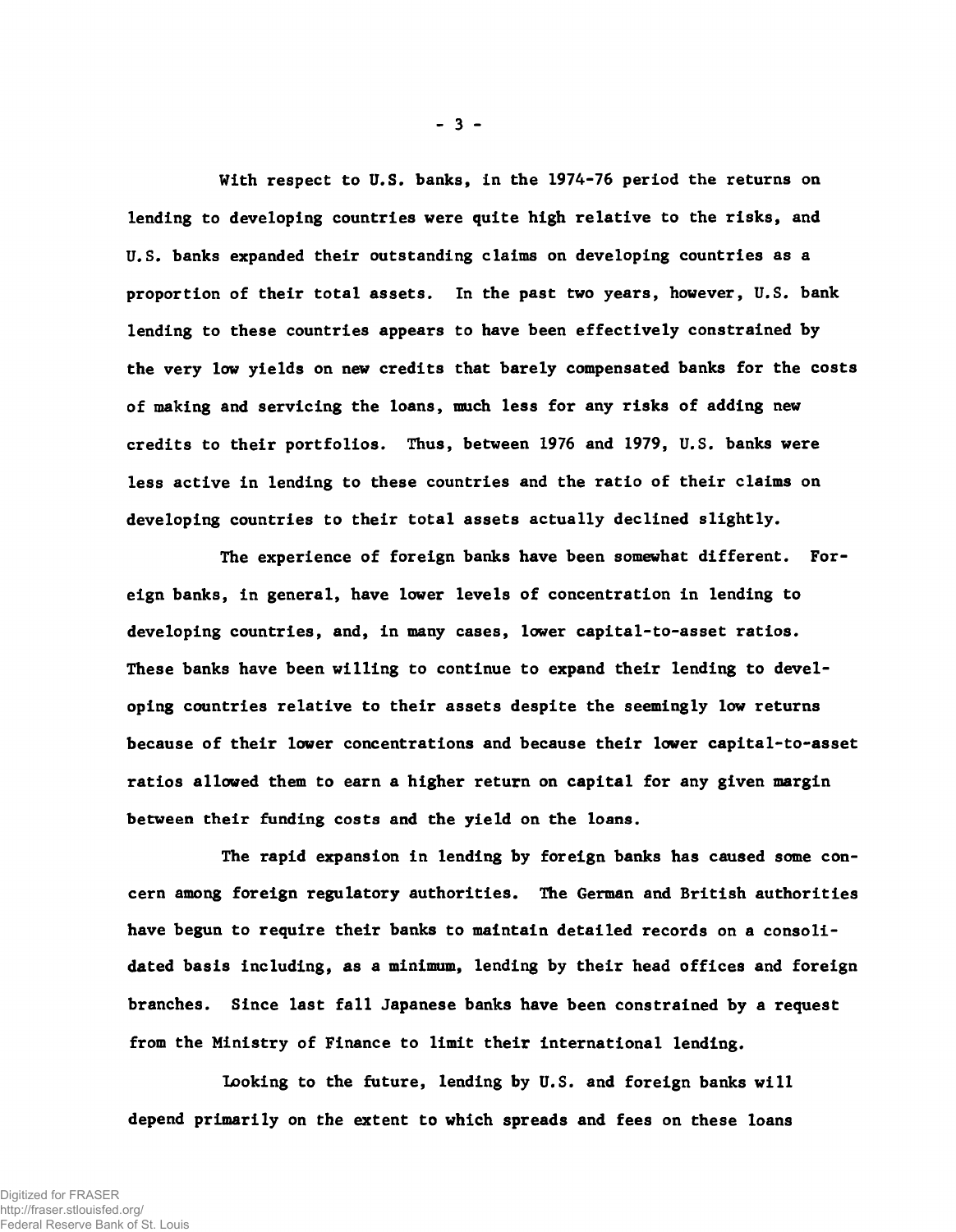increase relative to the increased risks and, to some extent, on the actions of bank regulatory authorities of industrial nations. The level of risks will depend in large part upon the policies pursued by the borrowing countries. If spreads and fees rise somewhat relative to the risks, then U.S. and foreign banks would be expected to increase the pace of their net new lending to developing countries relative to their assets and capital. As shown in the attached chart and tables, changes in concentrations relative to assets occur relatively slowly over time in the aggregate despite large increase in outstanding claims, because the banks' assets and capital also increase over time. Changes in concentrations relative to assets do, however, occur much more rapidly at individual banks.

The willingness of banks to expand their international lending is, as I noted, highly dependent on their evaluations of the risks on these loans. Evaluating country risk is an extremely difficult task that involves complex interactions of political as well as economic factors. Compared with 1973, the developing countries' debt burdens, whether measured in real (inflationadjusted) terms, or relative to their exports and GNPs, have increased. Moreover, in 1980 the developing countries will have a significantly higher oil-import bill than in 1979 which will absorb a substantially higher proportion of their export earnings. In addition, they will bear the indirect effects of the higher price of oil on the economies of the developed countries through reduced growth in their exports, and through higher prices for capital equipment and other imports from OECD countries. Events in Iran, Nicaragua and elsewhere have highlighted the political risks associated with international lending. Finally, there is no assurance that the OPEC surplus, and the counterpart deficit of the oil-importing countries, is likely to decline as

- 4 -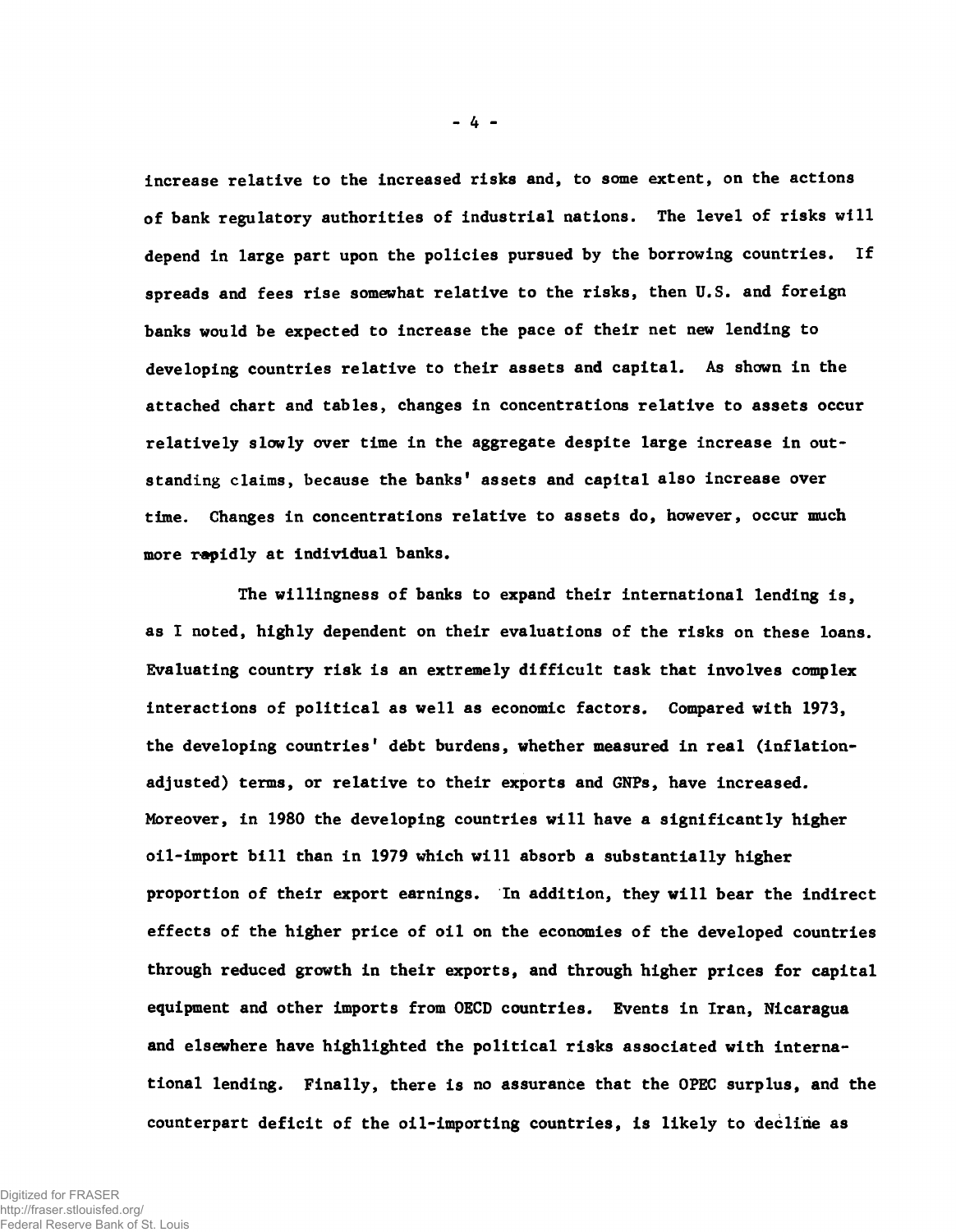rapidly in the early 1980s as it did several years after the 1973-74 oil price increases.

Balanced against these negative factors are the greater international reserves of the developing countries, the increased resources of the IMF, the lesser likelihood that the OECD countries will experience a widespread and severe recession as they did in 1975, and the lesser likelihood that primary commodity prices will fall as much in 1980 and 1981 as they did following the 1973-74 OPEC oil price increases.

Weighing all these factors is indeed complex, but, on balance, I would conclude that the general risks are somewhat greater in 1980 and 1981 than in 1974 and 1975. The situation clearly varies greatly from country to country. Recent history has taught us that the positions of some countries can improve dramatically in a very short period of time. Unfortunately, there are other cases where the external situation has deteriorated rapidly over time, either as a consequence of financial mismanagement or because of external (and sometimes internal) events over which the country has little control.

While this general background suggests it would be reasonable for banks in general to continue to increase their lending to developing countries, it would seem appropriate under current circumstances for banks to demand higher spreads to compensate them for greater risks. In the past, the risks on loans to these countries has appeared quite low, as shown by the loan-loss record on lending to developing countries by U.S. banks since 1975. However, arrearages and collection problems may be emerging for a few countries — such problems could foreshadow some deterioration of that excellent record in the future. In such case lending spreads would be expected to increase accordingly.

- 5 -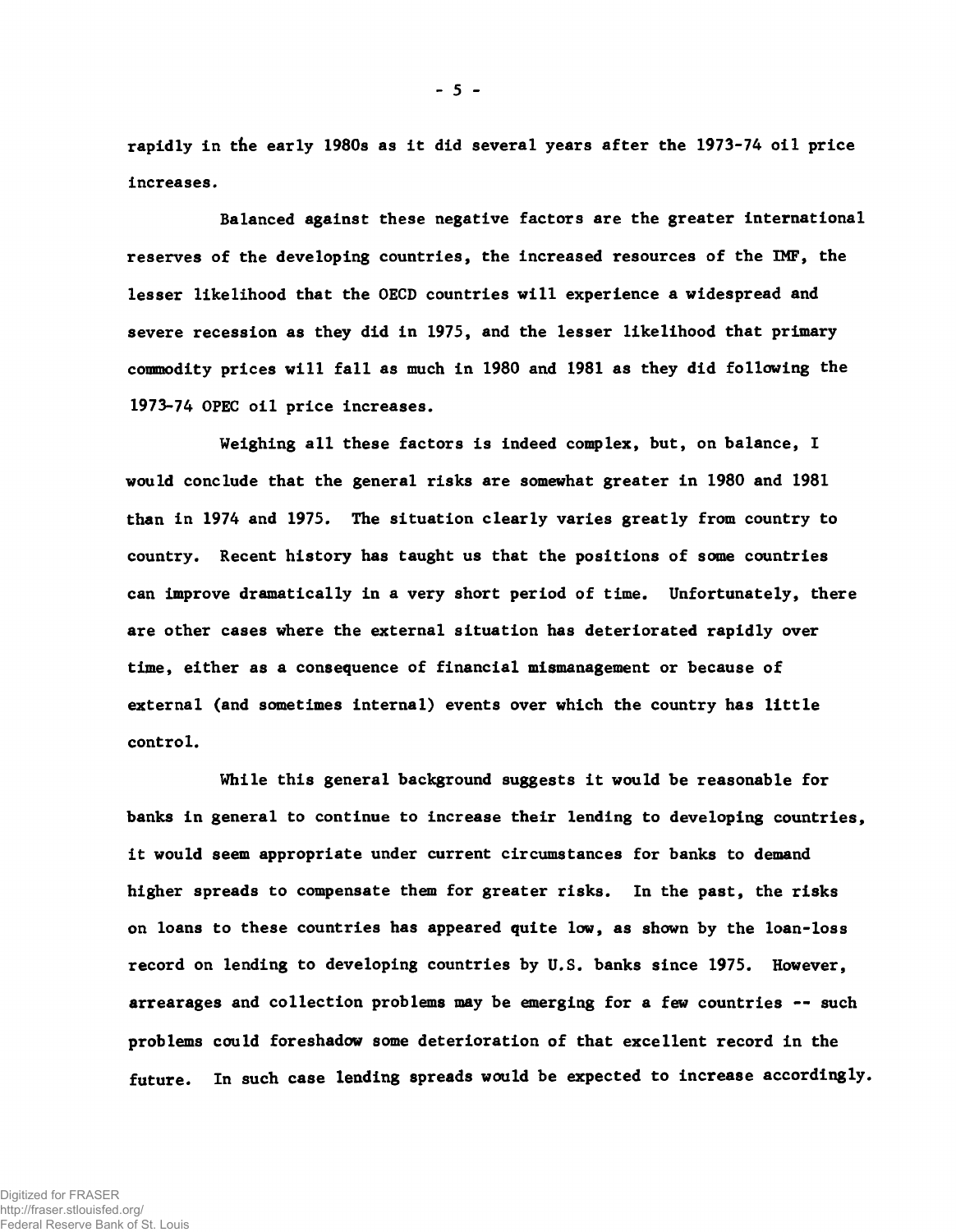Some increase in spreads seems appropriate in any event, given the downward trend in bank capital ratios.

The Subcommittee has raised the question of the relationship between bank capital and recycling. The Federal Reserve believes that in view of the decline in banks' capital ratios in the last few years, increases in banks' capital would be highly desirable. Bank capital adequacy, however, must be judged against the entire spectrum of bank assets and not on loans to any particular group of borrowers. Capital ratios can improve even when lending to one group of borrowers grows faster than bank capital if lending to other types of borrowers on average grows more slowly. For any given ratio of capital to assets, an important determinant of bank soundness is portfolio diversi ficat ion.

With these observations in mind, it is instructive to examine the recent record of bank lending to developing countries relative to the banks' capital. As shown in Table 4, the ratio of lending to developing countries to capital for all U.S. banks active in international lending in the aggregate has actually declined slightly between the end of 1977 and June 1979, although for the larger banks it has increased slightly.

If the capital funds of the U.S. banks involved in international lending were to increase on the order of 8-11 percent in 1980, the share of U.S. banks in the projected total new bank financing of the non-oil developing countries in 1980 could be about equal to their share of outstanding claims (about 40 percent), only with some fairly moderate increase in the aggregate ratio of loans to these countries relative to the banks' capital and assets. If existing capital-to asset ratios were to be maintained, the additional lending would be only, very approximately, one-half as large. It would be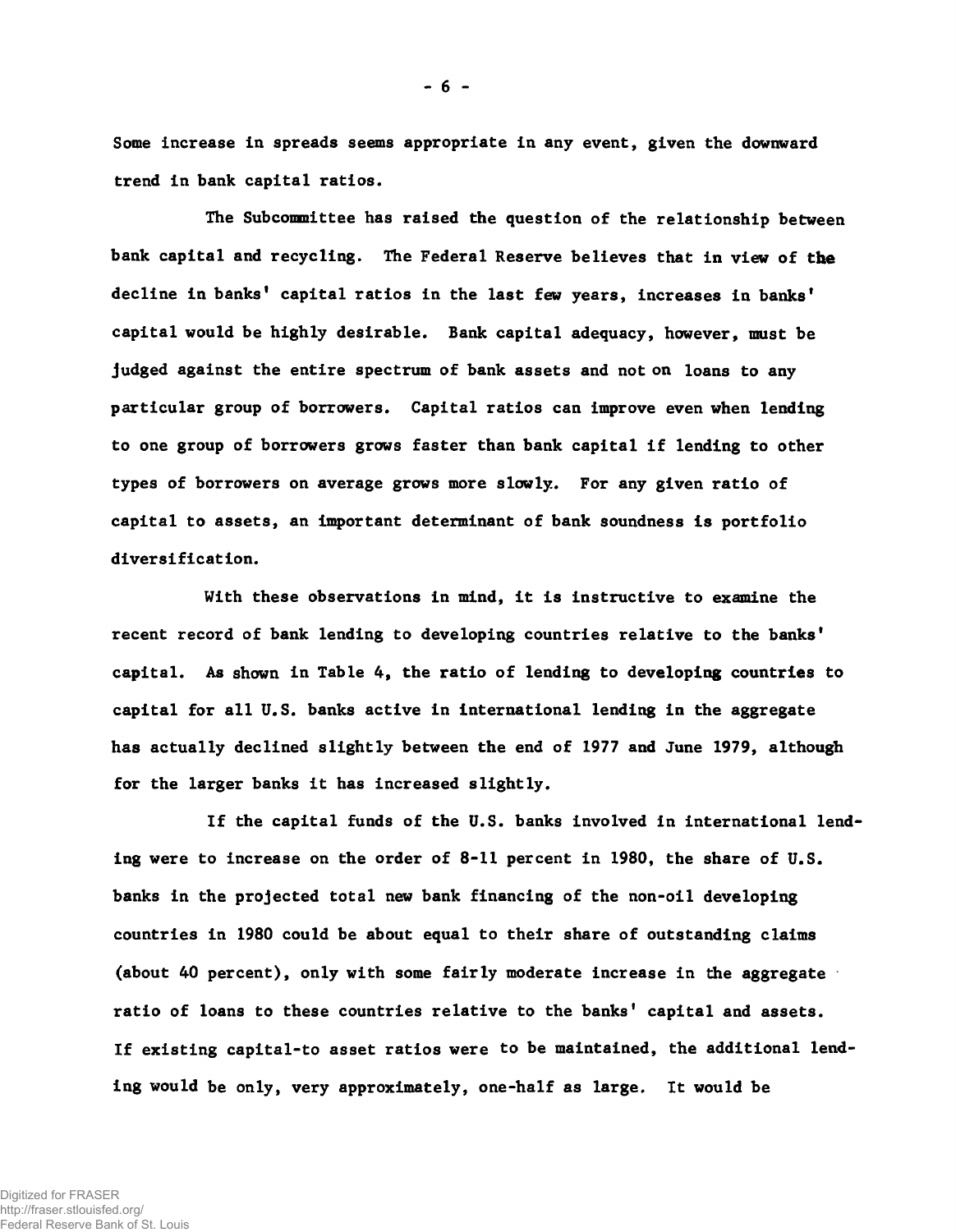desirable, of course, that this new lending be spread more toward those individual U.S. banks that are less exposed to individual borrowing countries.

In view of the active role of U.S. banks in the whole area of international lending, the federal bank regulatory agencies have devoted substantial effort to evaluating and modifying the international examination procedures. For the Subcommittee's information I would like to discuss the new procedures. The three federal bank regulatory agencies now have a common approach for evaluating country risk in bank examinations. The system focuses on concentrations of exposure relative to capital. Foreign loans are not classified for country risk per se except in the few cases where there has been an interruption of payments or such an interruption is deemed imminent.

Data collected on the semi-annual Country Exposure Report are used by the examiners to compute exposure to individual countries by individual banks. Comments on large exposures are given in the examination report under a section entitled "Concentrations of Transfer Risk Warranting Special Comment." These comments on exposures are not a directive telling banks to refrain from further lending to a country nor are they included in the bank's asset quality rating. Rather they are designed to call to the attention of senior management exposures that are worthy of review.

In reviewing an individual bank's foreign activities, an examiner may conclude that certain exposures appear excessive in light of the position of the bank. This judgment would be based on a number of factors in addition to the level of existing exposure and the strength of the borrowers. It would take into account the bank's historical lending patterns, its management capabilities, its system for managing risk, and the size of the bank's exposure relative to other banks. In cases where the examiner judges

**- 7 -**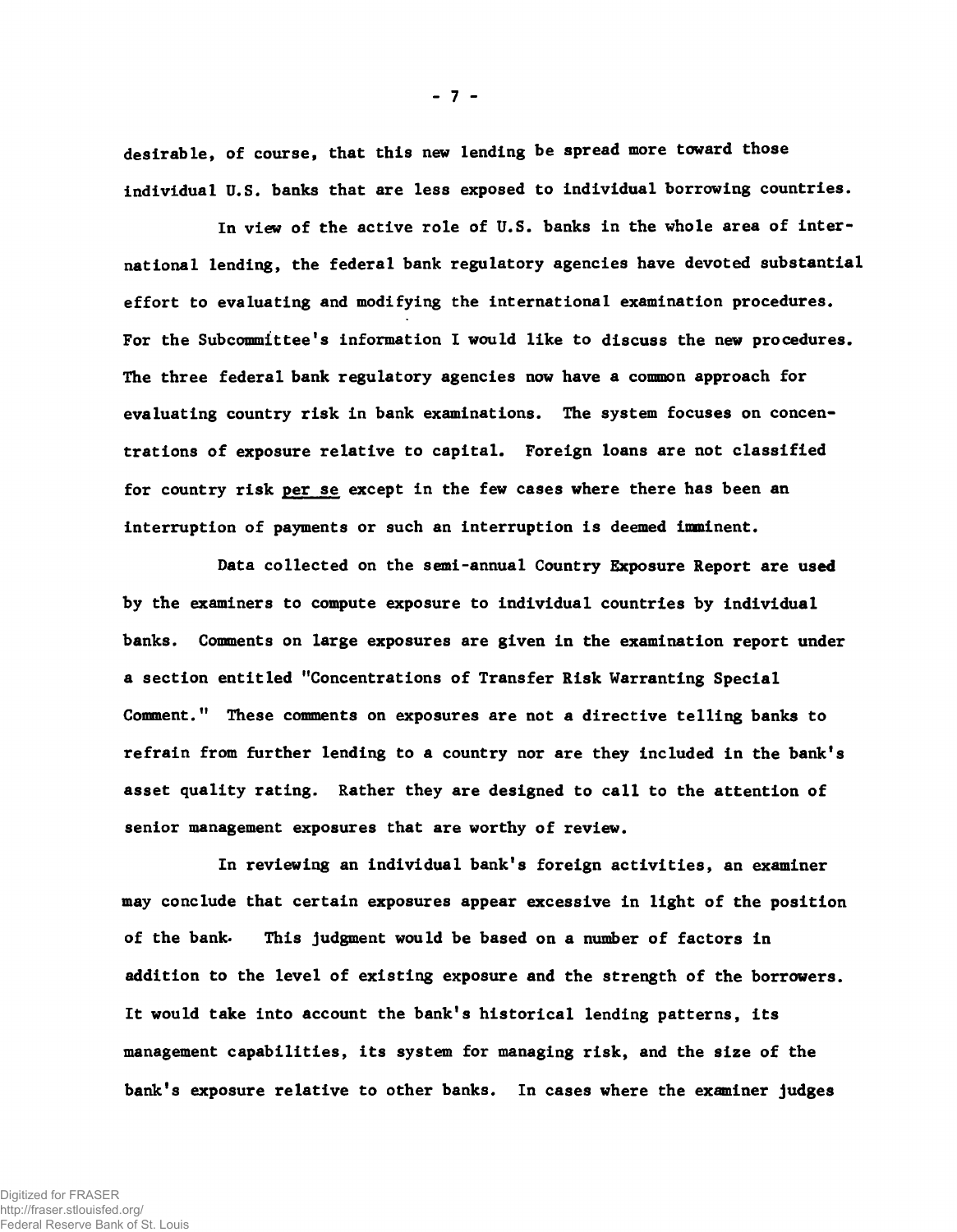an exposure to be excessive, a specific criticism would be noted in the front of the examination report or cited in a letter to the bank's Board of Directors. These cases are expected to be relatively few in number, and usually result from some deficiency at a particular bank, rather than a general regulatory constraint on lending to an individual country.

U.S. bank regulatory authorities evaluate the foreign activities of U.S. banks on a fully consolidated basis that includes their foreign branches and majority-owned subsidiaries, drawing upon the Country Exposure Report which is prepared on a fully consolidated basis. The reason for this approach is that loan losses at foreign branches of U.S. banks, and in most cases foreign subsidiaries, are not different from loan losses at the banks' domestic offices, since they are charged off against the earnings and capital of the parent institution.

The Federal Reserve and other regulators conduct separate examinations of foreign branches and some foreign subsidiaries. These examinations are conducted mainly to determine that the foreign offices are in conformance with U.S. regulatory policy and that their activities are being controlled and coordinated properly by their head offices.

Bank lending to developing countries or other categories of borrowers in general is not directly constrained by regulatory policy. In participating in the design of the new international examination policy, U.S. banks supervisors were well aware that a policy which focused on classifying countries as unacceptable risks might cause unnecessary problems for individual borrowing countries. The system that was developed avoids country classifications except in cases in which a country is not performing on its obligations, and focuses on individual bank exposure.. In yiew of the deliberate flexibility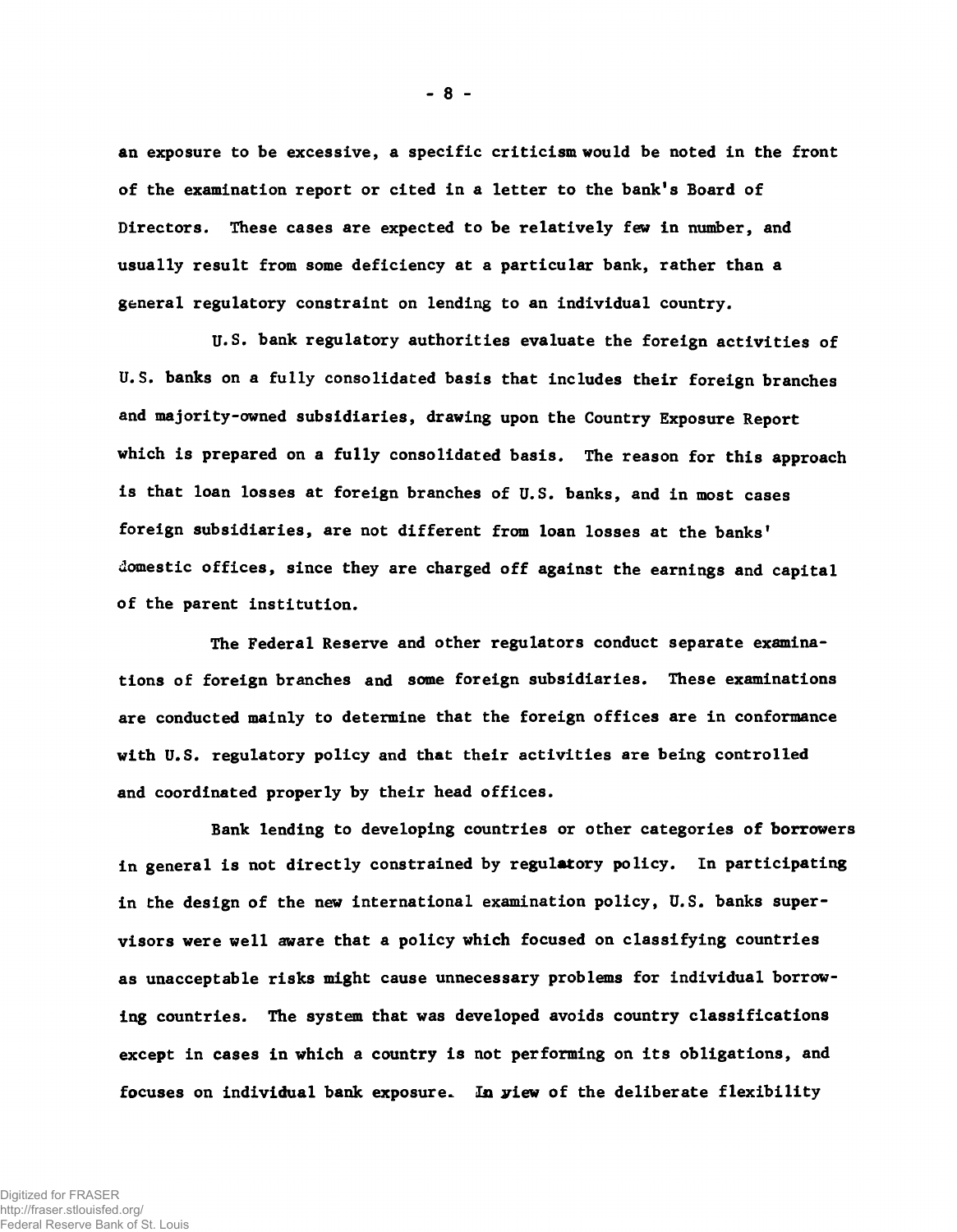in the examination system, there does not appear any need to modify it to deal with recycling the large OPEC surplus. However, the examination system I have described is relatively new. Based on operating experience, some adjustments and revisions may be necessary.

**- 9 -**

The Subcommittee has asked for comment on whether it is reasonable to expect banks in general to continue to provide new credits to the developing countries. As shown in the attached Charts and Tables, in recent years foreign banks have rapidly expanded their lending to developing countries and Eastern Europe. Measured as a percent of assets, their exposure is still below that of U.S. banks so there is potential for increased foreign bank participation.

There are also a considerable number of cases of large U.S. banks that have relatively small exposures to individual countries. These banks could increase their exposure on a selective basis without bringing their risk exposure to unacceptably high levels. Moreover, participation by smaller U.S. banks in lending has been rather limited in recent years, and there is scope for increased participation by these institutions if spreads were to widen. My conclusion from the available information is that there appears to be considerable room for further U.S. and foreign bank participation in lending to developing countries.

Whether it is realistic or desirable to expect banks to participate in further lending is a separate issue. The Federal Reserve and other regulatory agencies do not want to substitute their judgment for the business judgment of individual banks. Rather, the supervisor's role is to caution banks about the risks of excessive concentration, and, to make certain that banks have appropriate procedures for monitoring and reviewing large exposures. In order to help ensure adequate information to the banking system, the Federal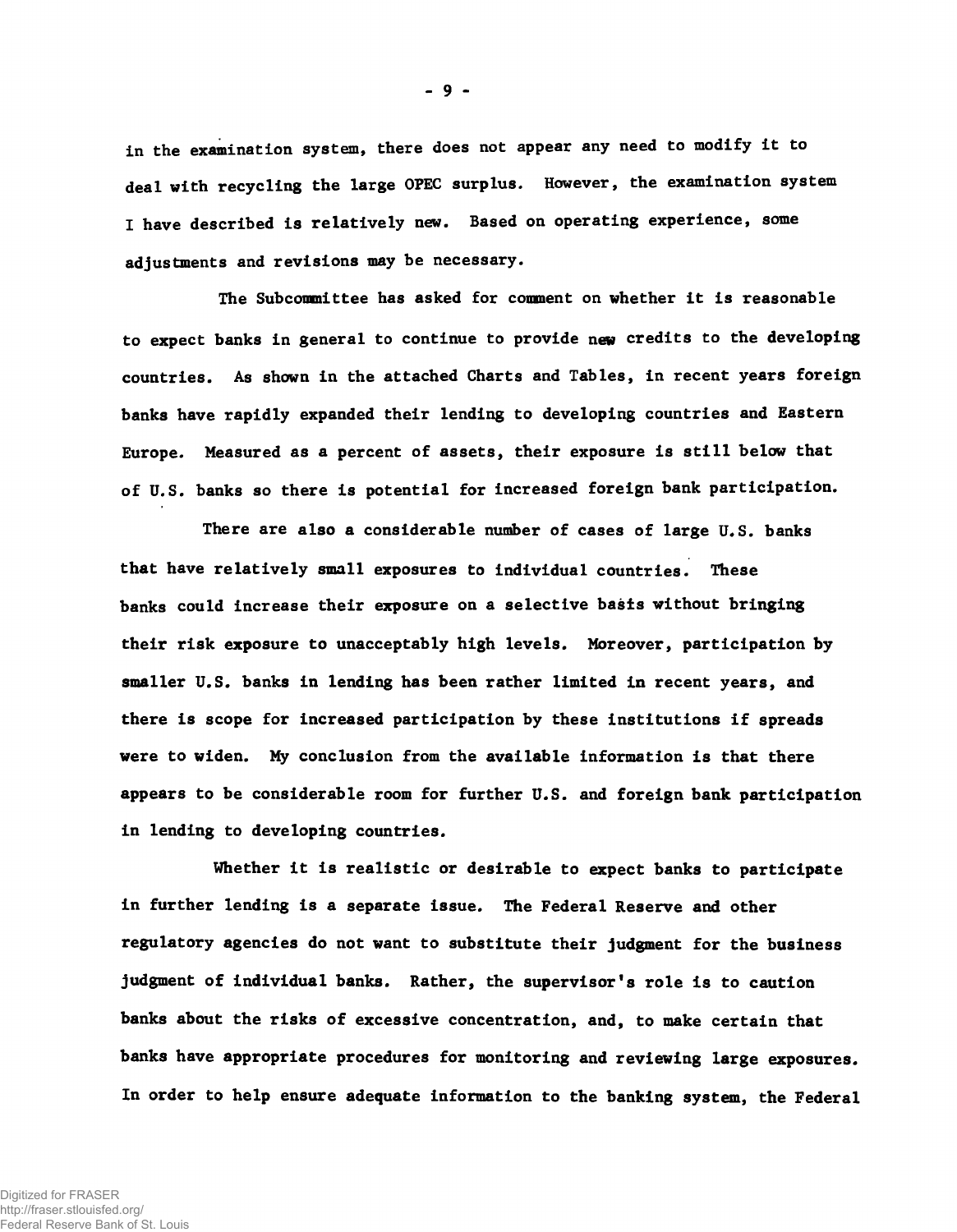Reserve participates in efforts, such as the BIS semi-annual survey, to increase the flow of financial information to banks.

The prospects for continued bank lending to developing countries will in the final analysis depend in large part on the soundness of the international financial system and the soundness of the financial policies of the borrowing countries. Increasing the resources of the IMF, through an increase in the quotas of the United States and other member countries, would improve the ability of the Fund to meet the financing needs of its members. Increased resources for the Fund would place it in a better position to influence the policies of borrowing countries, a role that is much more appropriate for a public institution than for private commercial banks. Better coordination between the IMF and commercial banks would be desirable to prevent instances where bank credits are used by countries to avoid coming to the Fund when difficulties arise.

In view of the Subcommittee's interest, I would like to summarize recent developments in our concerns relating to the Euro-currency market. In the face of increased OPEC surpluses and corresponding deficits of oilimporting countries, it may well be that the scale of international financial flows will increase relative to purely domestic flows. Many of these flows will originate in domestic financial markets, but a significant proportion will involve the Euro-currency market. These flows, through the Euro-currency market and international bank lending, have been of increasing concern to many central banks and bank regulatory authorities. The central bank governors of the G-10 countries and Switzerland recently agreed to improve informational flows on such lending, including a general agreement that major banks of these countries should report their activities on a consolidated basis; they also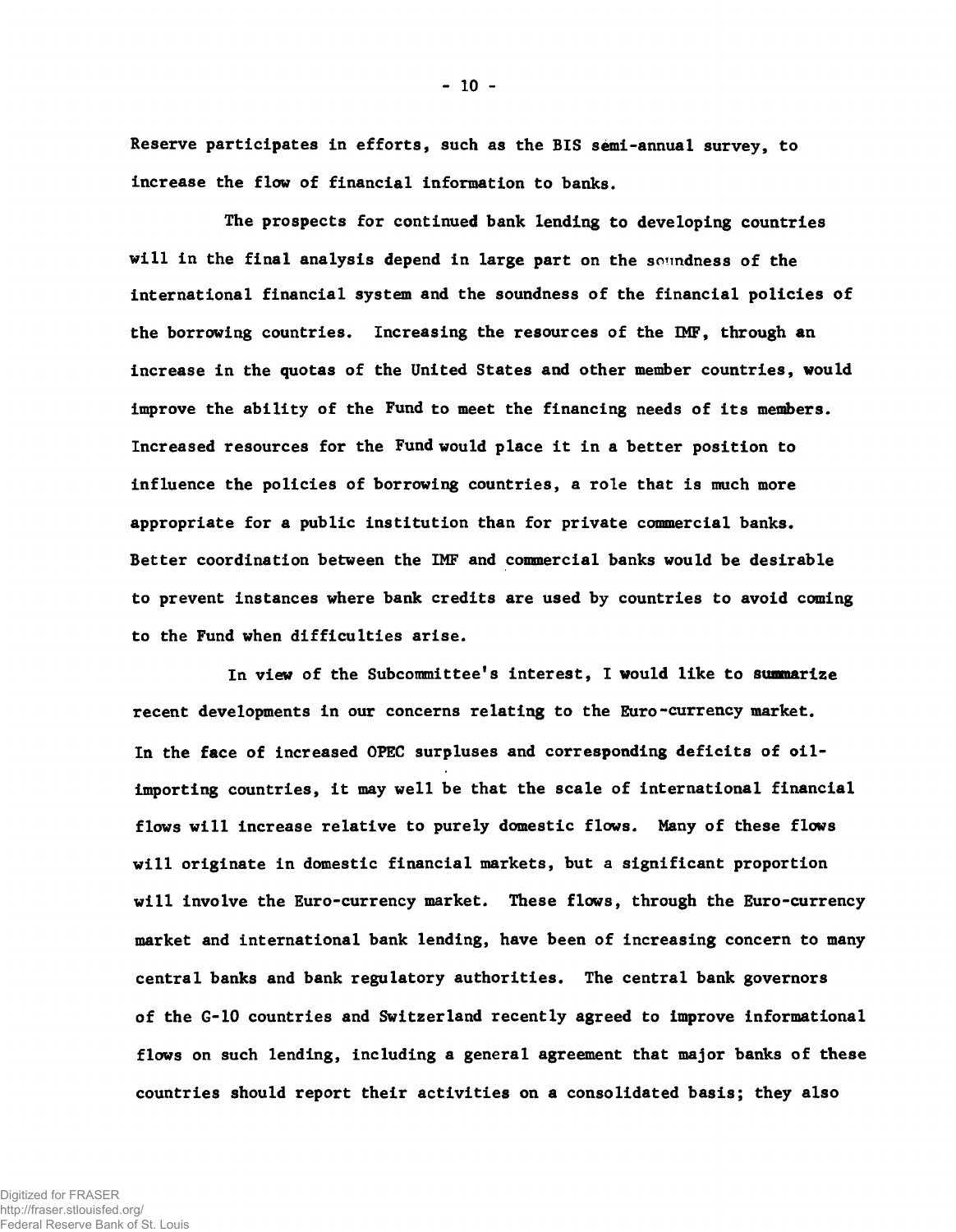agreed to increase their monitoring of developments in these markets from the standpoints of prudential considerations, as well as macro-economic and monetary policy concerns. These measures will put supervisory authorities in a stronger position to keep abreast of market developments.

In summary, Mr. Chairman, I believe that the banking system will continue to play an important role in the recycling process. Commercial banks, however, cannot be expected to assume complete responsibility for recycling the OPEC surplus. Countries in very large deficit will have to recognize that the need to adjust rather than to finance their external imbalances is greater now then it was after the 1973-74 oil price increases. The OPEC nations should be expected to provide more aid and direct financing, particularly since the size of their accumulated surpluses will allow them to hold a diversified portfolio of assets. Finally the IMF can play an important role in the recycling process, but to be effective the IMF needs to be sure of having adequate resources. The Board urges the Congress to act expeditiously to increase the U.S. quota in the Fund.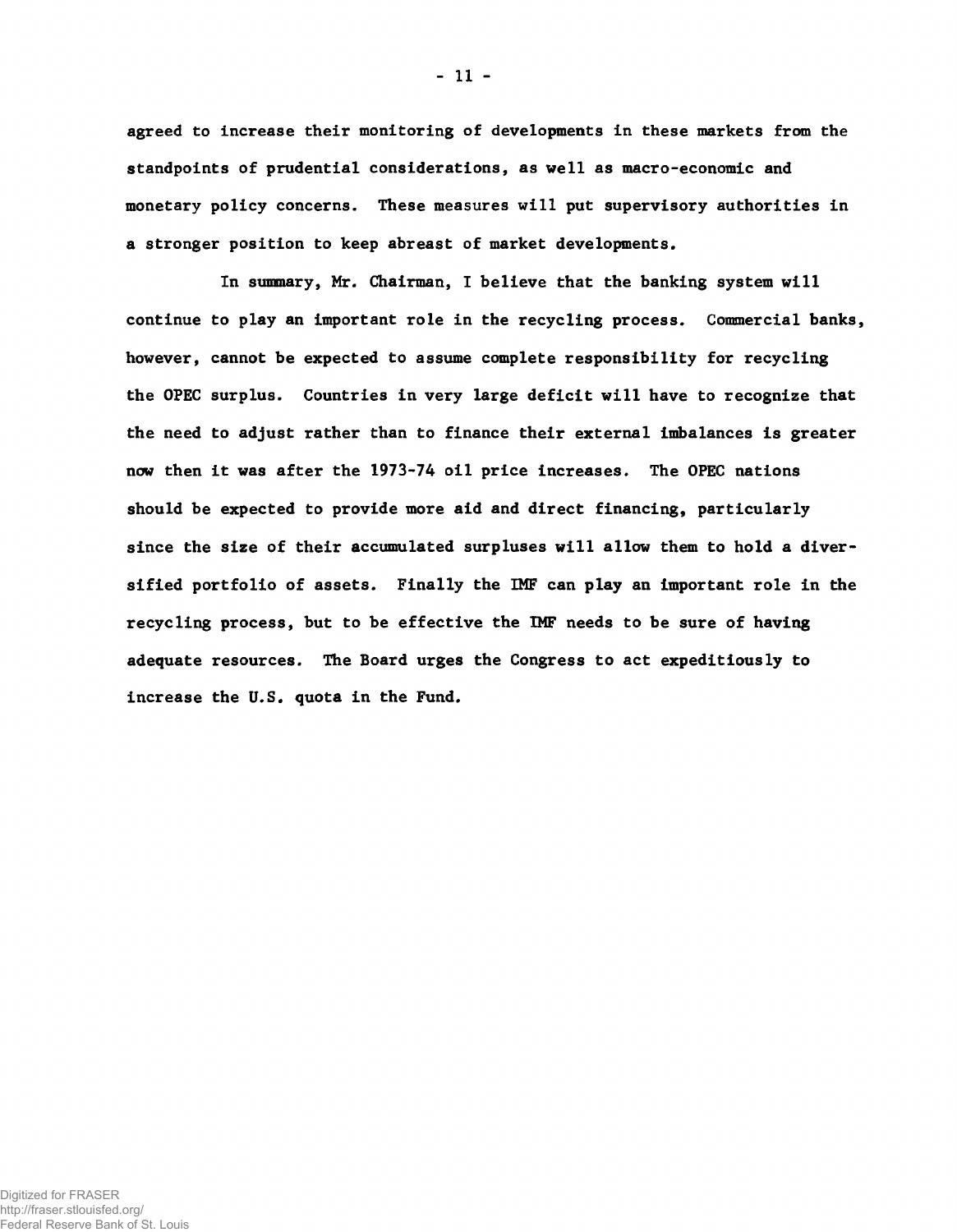## Regional Current Account Balances (Balances on Goods, Services, Private and Official Transfers; billions of dollars)

|                                       | 1973   | 1974    | 1975            | 1976    | 1977    | 1978        | <u> 1979e</u> |
|---------------------------------------|--------|---------|-----------------|---------|---------|-------------|---------------|
| <b>OECD</b>                           | 10.1   | $-27.1$ | $-0.4$          | $-18.2$ | $-24.8$ | 10.9        | $-32$         |
| <b>OPEC</b>                           | 8.0    | 70.0    | 31.0            | 37.0    | 30.0    | 7.0         | 65            |
| Non-oil Developing Countries1/        | $-7.1$ | $-24.4$ | $-31.9$         | $-20.2$ | $-14.3$ | $-25.7$     | $-39$         |
| Other <sup>2/</sup>                   | $-3.5$ | $-9.5$  | $-18,0$ $-13.0$ |         | $-8, 5$ | $-9.5$      | $-11$         |
| Statistical Discrepancy <sup>3/</sup> | $-7.5$ | $-9.0$  | 19.3            | 14.4    |         | $17.6$ 17.3 | 17            |

1/ Principally IMF members not included in OECD or OPEC,

<u>2</u>/ Principally Sino-Soviet area and East European countries.

3/ The sign of the discrepancy is such that when added to the sum of the individual regional current accounts the total is zero; e.g., a positive discrepancy offsets a global current account deficit.

 $e = e$ stimate.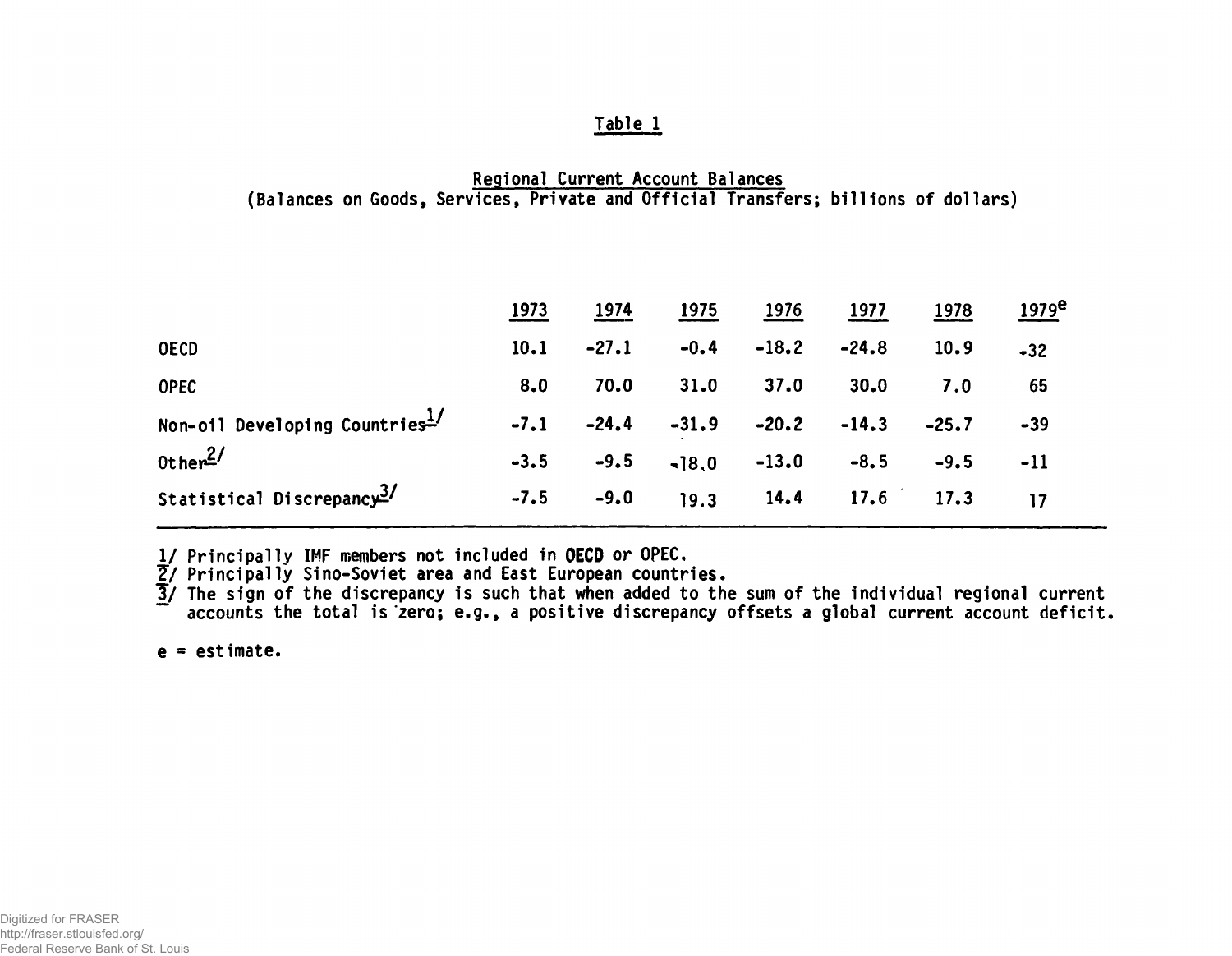|  |  | <b>Total Bank Claims on Non-Oil Developing Countries and Eastern Europe</b> |  |  |  |
|--|--|-----------------------------------------------------------------------------|--|--|--|
|  |  | (billions of dollars)                                                       |  |  |  |

|                              | December<br>1974 <sup>e</sup> | December<br>1975    | December<br>1976    | December<br>1977 <sup>1/</sup> | December<br>1978.2' | September<br>1979   |
|------------------------------|-------------------------------|---------------------|---------------------|--------------------------------|---------------------|---------------------|
| Claims on Non-Oil Developing |                               |                     |                     |                                |                     |                     |
| Countries                    |                               |                     |                     |                                |                     |                     |
| U.S. Banks                   | 23.8                          | 33.4                | 41.7                | 47.7                           | 49.4                | 55.4                |
| Non-U.S. Banks               | 20.0                          |                     |                     | <u>51.1</u>                    | 72.3                | 91.8                |
| Subtotal                     | 43.8                          | $\frac{29.6}{63.0}$ | $\frac{39.2}{80.9}$ | 98.8                           | 121.7               | 147.2               |
| Claims on E. European        |                               |                     |                     |                                |                     |                     |
| Countries                    |                               |                     |                     |                                |                     |                     |
| U.S. Banks                   | 3.0                           | 3.7                 | 5.2                 | 6.5                            | 6.9                 | 7.3                 |
| Non-U.S. Banks               |                               |                     |                     |                                |                     |                     |
| Subtotal                     | $\frac{11.9}{14.9}$           | $\frac{19.7}{23.4}$ | $\frac{25.8}{31.0}$ | $\frac{35.6}{42.1}$            | $\frac{46.2}{53.1}$ | $\frac{52.3}{59.6}$ |
| Total Claims                 |                               |                     |                     |                                |                     |                     |
| U.S. Banks                   | 26.8                          | 37.1                | 46.9                | 54.2                           | 56.3                | 62.7                |
| Non-U.S. Banks               | 31.9                          | 49.3                | 65.0                | 86.7                           | 118.5               | 144.1               |
| Total                        | 38.7                          | 86.4                | 111.9               | 140.9                          | 174.8               | 206.8               |

Sources: BIS Quarterly data on banks claims and Federal Reserve and Treasury Banking data. *If* Beginning December 1977, banks in Austria, Denmark, and Ireland began reporting to BIS. *2/* Beginning December 1978, excludes customers claims of domestic offices of U.S. banks.

e Partly estimated.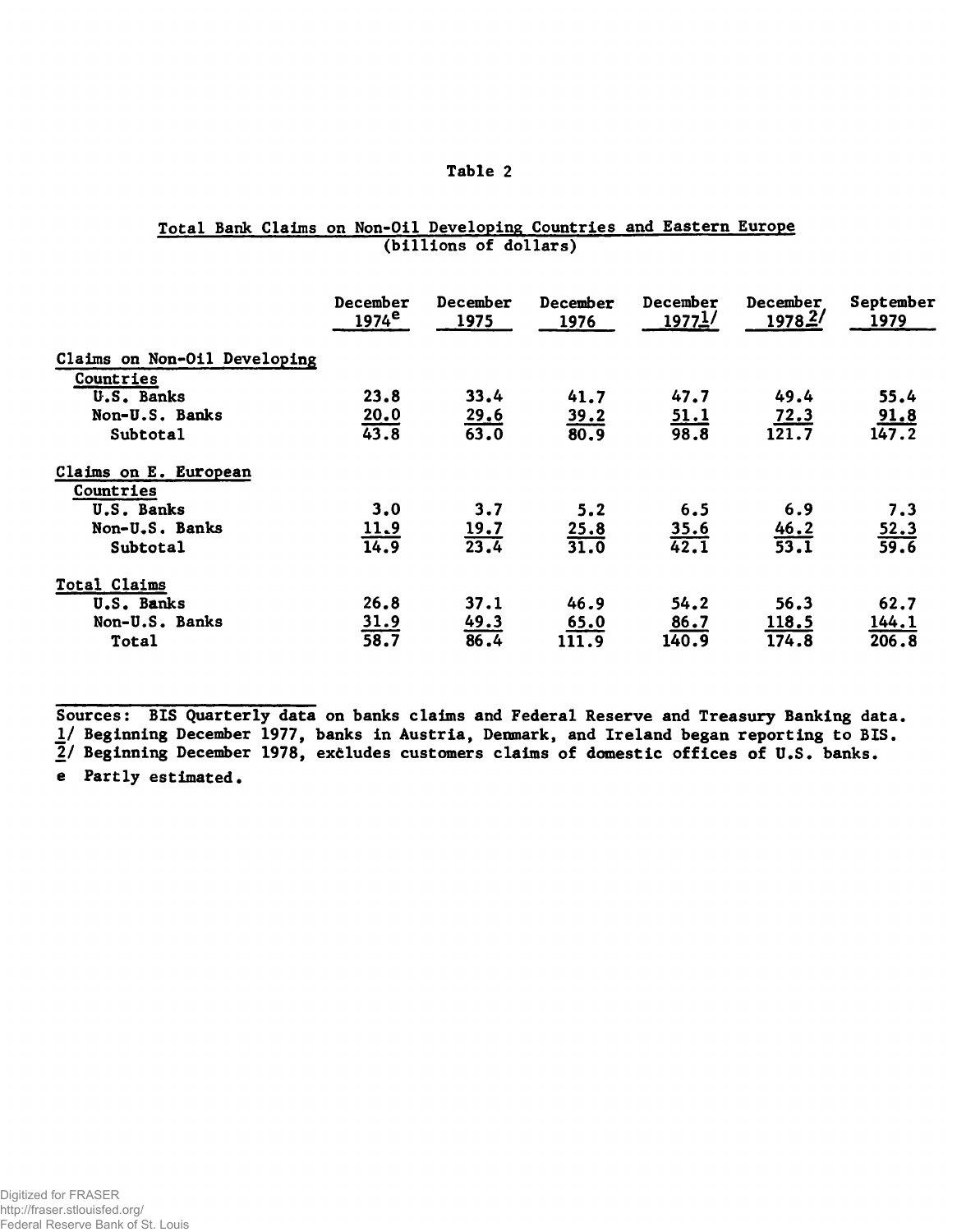### Financing of the Deficits of Non-Oil Developing Countries (billions of dollars)

|                                                  | 1973           | 1974                    | 1975                    | 1976           | 1977  | 1978      | 1979 <sup>e</sup> |
|--------------------------------------------------|----------------|-------------------------|-------------------------|----------------|-------|-----------|-------------------|
| Current Account Deficit                          | -6             | $-24$                   | $-32$                   | $-20$          | $-14$ | $-26$     | $-39$             |
| Net Long-Term Borrowing from<br>Official Sources | 5 <sup>7</sup> | $\overline{\mathbf{7}}$ | 11                      | $\overline{9}$ | 11    | <b>12</b> | 14                |
| Net Borrowing from Banks                         | 9              | 16                      | 19                      | 18             | 18    | 23        | 32                |
| Other Net Capital Inflows                        |                | 4                       | $\overline{\mathbf{3}}$ | $\frac{1}{4}$  | -3    |           |                   |
| Equals: Reserve Increase                         | 8              | $\mathbf{3}$            |                         | 11             | 12    | 13        | 8                 |

e Partly estimated.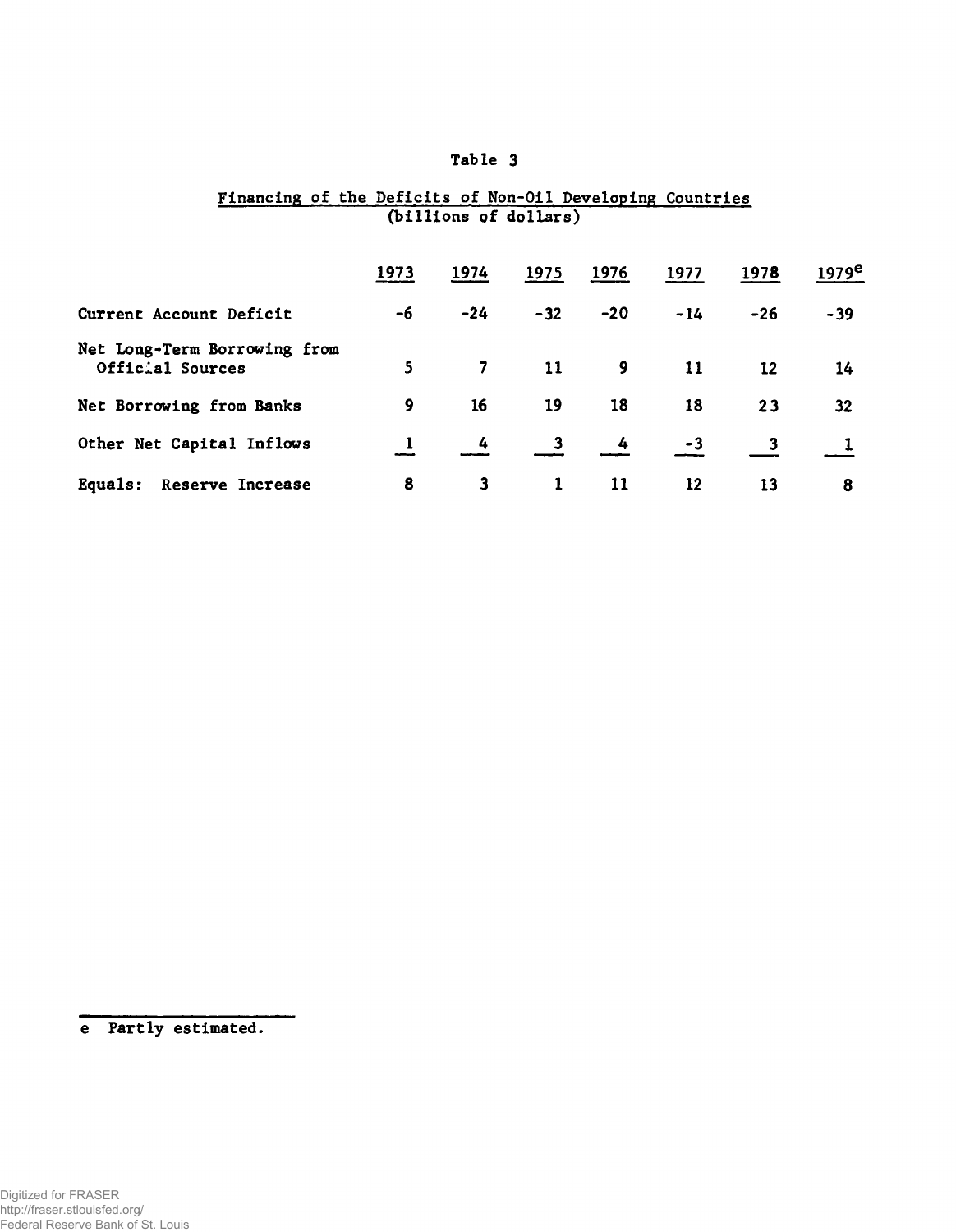





http://fraser.stlouisfed.o<del>r</del>g/ Federal Reserve Bank of St. Louis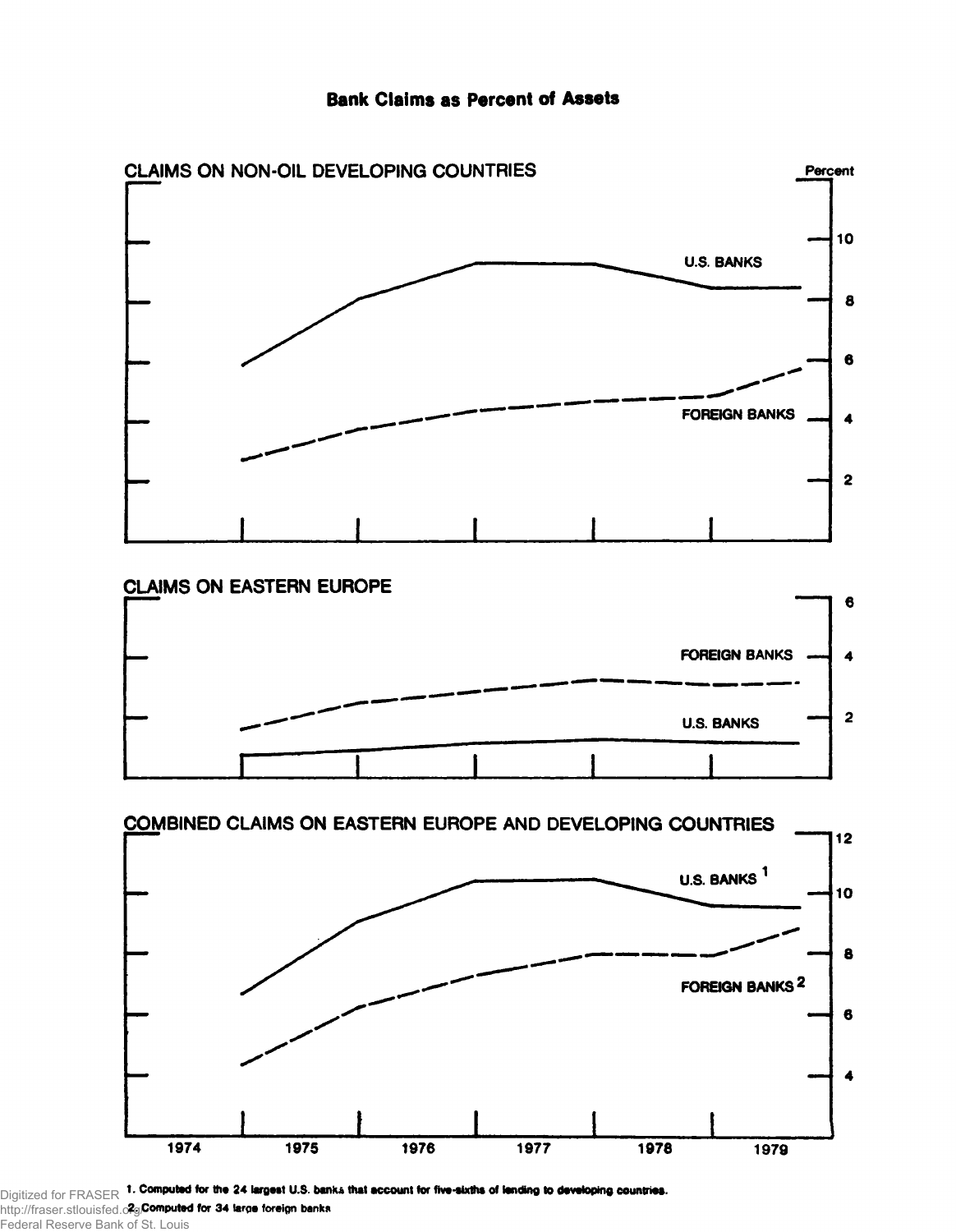# Exposure Relative to Capital for Groups of U.S. Banks $\frac{1}{2}$ (Percent)

|                        |                                               | December 1977                          |                                      |                          | <b>June 1979</b>                                                          |                                                     |                               |                                                   |  |
|------------------------|-----------------------------------------------|----------------------------------------|--------------------------------------|--------------------------|---------------------------------------------------------------------------|-----------------------------------------------------|-------------------------------|---------------------------------------------------|--|
| Country                | All $U.S.2$<br><b>Banks</b><br>$\overline{1}$ | Nine<br>Largest<br><b>Banks</b><br>(2) | <b>Next</b><br><b>Fifteen</b><br>(3) | $A11^3$<br>Others<br>(4) | All $\overline{u}$ . s <sup>2</sup> /<br><b>Banks</b><br>$\overline{(5)}$ | Nine<br>Largest<br><u>Banks</u><br>$\overline{(6)}$ | Next<br><b>Fifteen</b><br>(7) | $\sin^{3/2}$<br><b>Others</b><br>$\overline{(8)}$ |  |
| Non-oil Developing     | 115                                           | <b>156</b>                             | 105                                  | 61                       | 112                                                                       | 161                                                 | 109                           | 53                                                |  |
| Argentina              | 6                                             | 9                                      | 5                                    | $\mathbf{3}$             | 7                                                                         | 10                                                  | $\overline{\mathbf{z}}$       | 4                                                 |  |
| <b>Brazil</b>          | 30                                            | 40                                     | 28                                   | 16                       | 28                                                                        | 39                                                  | 28                            | 14                                                |  |
| Mexico                 | 28                                            | 32                                     | 29                                   | 21                       | 21                                                                        | 27                                                  | 23                            | 14                                                |  |
| Philippines            | 5                                             | $\overline{\mathbf{z}}$                | $6\phantom{1}$                       | $\mathbf 2$              | 6                                                                         | 10                                                  | $\overline{\mathbf{z}}$       | $\mathbf{2}$                                      |  |
| South Korea            | 8                                             | 12                                     | 6                                    | 4                        | 11                                                                        | 17                                                  | 10                            | 4                                                 |  |
| Taiwan                 | $\overline{7}$                                | 10                                     | 6                                    | $\overline{\mathbf{3}}$  | 7                                                                         | 10                                                  | 7                             | $\overline{\mathbf{3}}$                           |  |
| Subtotal (6 countries) | 84                                            | 110                                    | 80                                   | 49                       | 80                                                                        | 113                                                 | 82                            | 41                                                |  |
| Eastern Europe         | $\underline{18}$                              | 25                                     | <u>16</u>                            | $\overline{2}$           | $\underline{15}$                                                          | 21                                                  | 15                            | 7                                                 |  |
| Combined Total         | 133                                           | <u>181</u>                             | <u> 121</u>                          | 20                       | 117                                                                       | <u>182</u>                                          | 124                           | $\underline{60}$                                  |  |

1/ Exposure after reallocating claims from country of obligor to country of guarantor. Capital defined as equity, subordinated debt, and loan-loss reserves.

2/ All 126 U.S. banks completing the Country Exposure Report.

3/ Remaining 104 U.S. banks completing Country Exposure Report.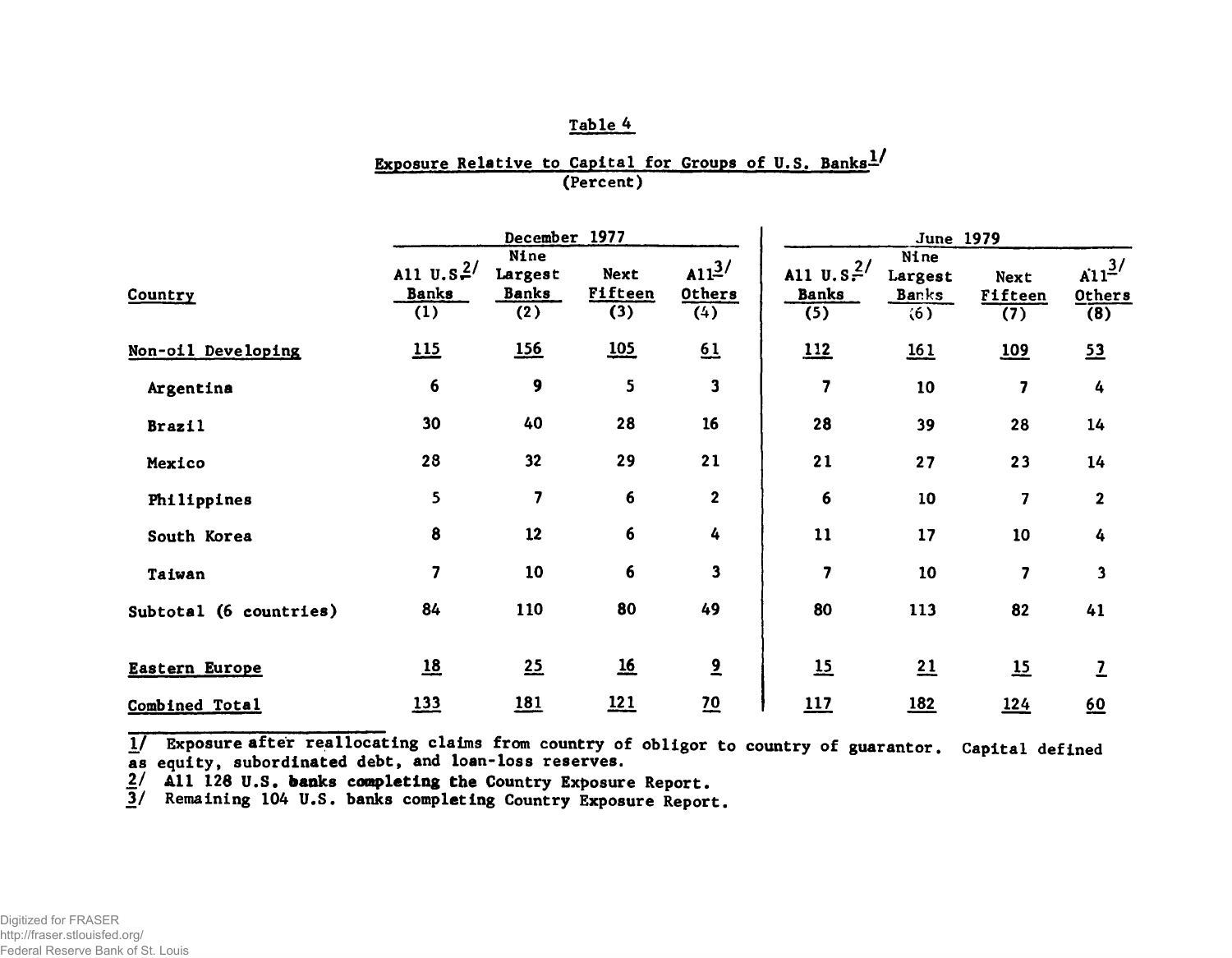## Estimated Disposition of OPEC Surpluses (Billions of dollars)

|                                             | 1974 | 1975                  | 1976                    | 1977     | 1978         | 1979e        |
|---------------------------------------------|------|-----------------------|-------------------------|----------|--------------|--------------|
| <b>Estimated Current Account</b><br>Surplus | 70   | $-31$                 | 37                      | 30       | 7            | 65           |
| Investments                                 |      |                       |                         |          |              |              |
| In the United States                        | 12   | 10                    | 12                      | 9        | $\mathbf{1}$ | 7            |
| In the United Kingdom                       | 8    | $\frac{\star}{\cdot}$ | $-1$                    | 1        | $\star/$     | $\mathbf{2}$ |
| In the Eurocurrency Market $\frac{1}{2}$    | 22   | 8                     | 13                      | 12       | 3            | 38           |
| In international financial<br>institutions  | 4    | 4                     | $\overline{\mathbf{2}}$ | $\star/$ | $\star/$     | -1           |
| Subtotal                                    | 46   | 22                    | 26                      | 22       | 4            | 46           |
| Unidentified investments<br>(nec)           | 24   | 9                     | 11                      | 8        | 3            | 19           |

e Estimate

\*/ Less than \$0.5 billion.

*\f* Including minor amounts of domestic currency banks deposits outside the United States and United Kingdom.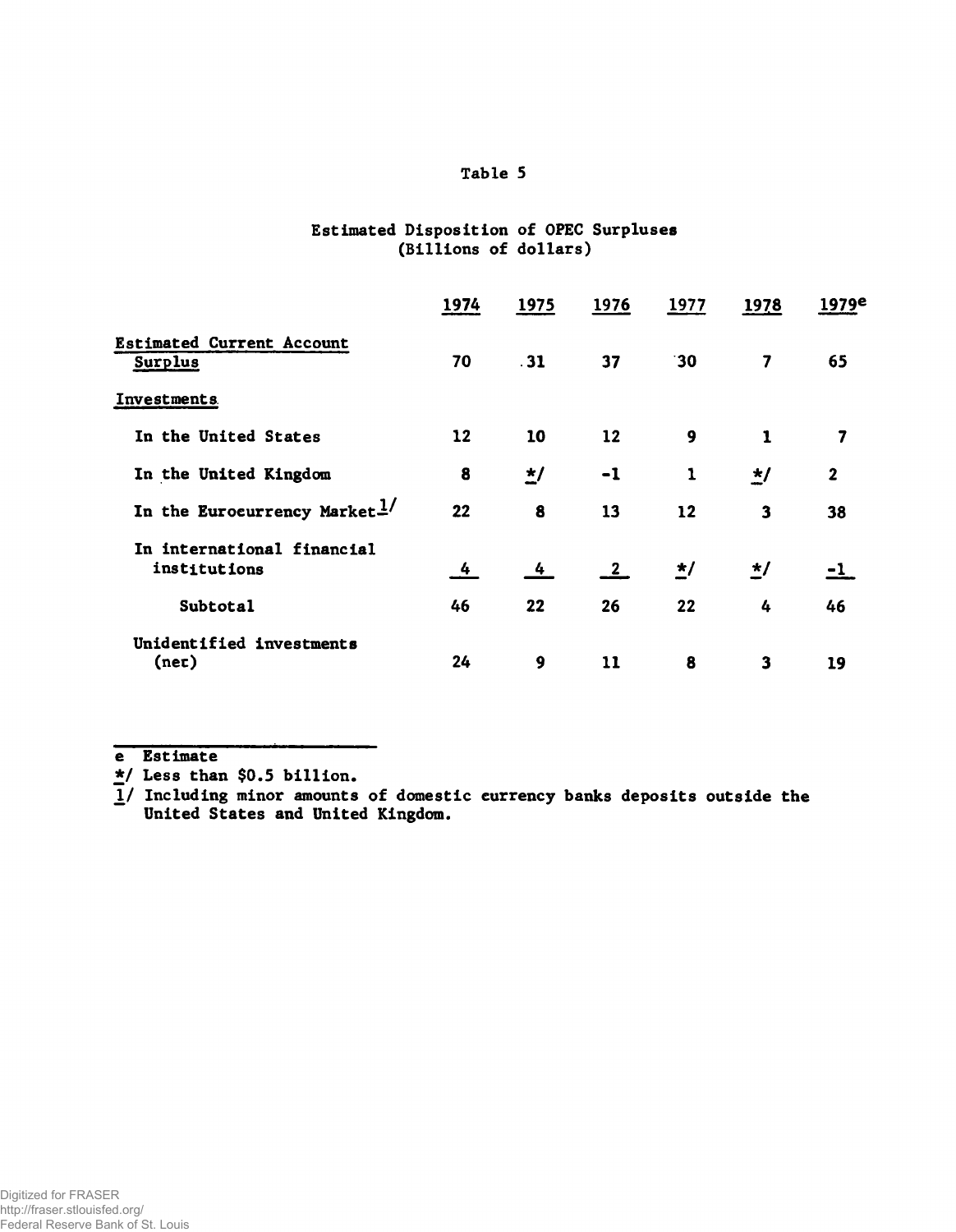#### Debt Service Obligations of Non-Oil Developing Countries on Medium and Long-Term Public Debt (billions of dollars)

|                                   | 1974 | 1975 | 1976  | 1977  | 1978  | 1979  |
|-----------------------------------|------|------|-------|-------|-------|-------|
| Debt Service $\frac{1}{\sqrt{2}}$ | 8.7  | 10.6 | 12.9  | 17.2  | 27.0  | 33.0  |
| Interest payments                 | 3.1  | 4.2  | 5.1   | 6.3   | 8.9   | 12.5  |
| Amortization                      | 5.5  | 6.3  | 7.8   | 10.9  | 18.1  | 20.4  |
| Merchandise Exports               | 96.3 | 92.0 | 113.1 | 134.9 | 152.4 | 189.0 |
| Ratios:                           |      |      |       |       |       |       |
| Debt Service/Exports              | 9.0  | 11.5 | 11.4  | 12.7  | 17.7  | 17.5  |
| Interest payments/Exports         | 3.2  | 4.6  | 4.5   | 4.7   | 5.9   | 6.6   |

e Estimate.

*1/* IBRD reports